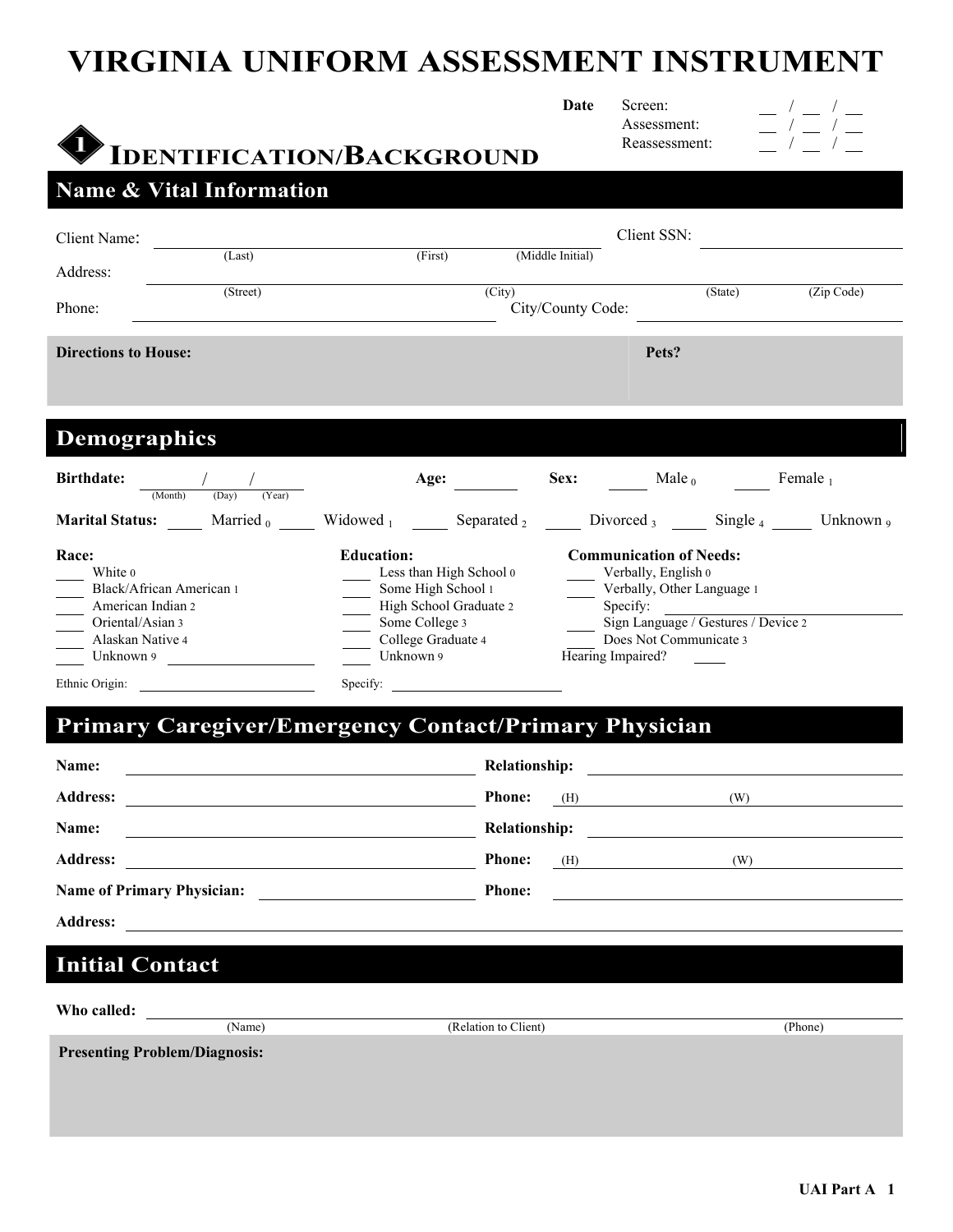# **Current Formal Services**

|                        |          | Do you currently use any of the following types of services? |                            |
|------------------------|----------|--------------------------------------------------------------|----------------------------|
| $\bf{No}$ <sub>0</sub> | Yes $_1$ | Check All Services That Apply                                | <b>Provider/Frequency:</b> |
|                        |          | <b>Adult Day Care</b>                                        |                            |
|                        |          | <b>Adult Protective</b>                                      |                            |
|                        |          | Case Management                                              |                            |
|                        |          | Chore/Companion/Homemaker                                    |                            |
|                        |          | Congregate Meals/Senior Center                               |                            |
|                        |          | Financial Management/Counseling                              |                            |
|                        |          | Friendly Visitor/Telephone Reassurance                       |                            |
|                        |          | Habilitation/Supported Employee                              |                            |
|                        |          | Home Delivered Meals                                         |                            |
|                        |          | Home Health/Rehabilitation                                   |                            |
|                        |          | Home Repairs/Weatherization                                  |                            |
|                        |          | Housing                                                      |                            |
|                        |          | Legal                                                        |                            |
|                        |          | Mental Health (Inpatient/Outpatient)                         |                            |
|                        |          | <b>Mental Retardation</b>                                    |                            |
|                        |          | Personal Care                                                |                            |
|                        |          | Respite                                                      |                            |
|                        |          | <b>Substance Abuse</b>                                       |                            |
|                        |          | Transportation                                               |                            |
|                        |          | Vocational Rehab/Job Counseling                              |                            |
|                        |          | Other:                                                       |                            |

# **Financial Resources**

|                                                 |                        | Where are you on the scale for annual<br>(monthly) family income before taxes? | Does anyone cash your check, pay your bills or<br>manage your business? |                  |                                                                                                                                             |  |  |  |
|-------------------------------------------------|------------------------|--------------------------------------------------------------------------------|-------------------------------------------------------------------------|------------------|---------------------------------------------------------------------------------------------------------------------------------------------|--|--|--|
|                                                 | \$20,000 or More       | $$1,667$ or More) $_0$                                                         | $\bf{No}$ <sub>0</sub>                                                  | Yes $_1$         | <b>Names</b>                                                                                                                                |  |  |  |
|                                                 | $$15,000 - 19,999$     | $$1,250 - $1,666$ <sub>1</sub>                                                 |                                                                         |                  | Legal Guardian,                                                                                                                             |  |  |  |
|                                                 | $$11,000 - 14,999$     | $(S\ 917 - S1,249)_2$                                                          |                                                                         |                  | <u> 1980 - Jan Barbara Barbara, maso a popular establecente de la propia de la propia de la propia de la propia d</u><br>Power of Attorney, |  |  |  |
| $\begin{array}{c}\n\hline\n\hline\n\end{array}$ |                        | $$9,500 - 10,999$ (\$ 792 - \$ 916) 3                                          |                                                                         |                  | Representative Payee,                                                                                                                       |  |  |  |
|                                                 |                        | $$7,000 - 9,499$ (\$ 583 - \$ 791) 4                                           |                                                                         |                  | <u> 1999 - Andrea State Barbara, pre</u><br>Other,                                                                                          |  |  |  |
|                                                 |                        | $$5,500 - 6,999$ $$458 - $582$ <sub>5</sub>                                    |                                                                         |                  |                                                                                                                                             |  |  |  |
|                                                 |                        |                                                                                |                                                                         |                  |                                                                                                                                             |  |  |  |
|                                                 | $$5,499$ or Less       | $($ \$457 or Less $)_6$                                                        |                                                                         |                  | Do you receive any benefits or entitlements?                                                                                                |  |  |  |
|                                                 | Unknown <sub>9</sub>   |                                                                                | $\bf{No}$ <sub>0</sub>                                                  | Yes <sub>1</sub> |                                                                                                                                             |  |  |  |
|                                                 | Number in Family unit: |                                                                                |                                                                         |                  | <b>Auxiliary Grant</b>                                                                                                                      |  |  |  |
|                                                 |                        |                                                                                |                                                                         |                  | Food Stamps                                                                                                                                 |  |  |  |
|                                                 |                        | Optional: Total monthly family income:                                         |                                                                         |                  | Fuel Assistance                                                                                                                             |  |  |  |
|                                                 |                        |                                                                                |                                                                         |                  | General Relief                                                                                                                              |  |  |  |
|                                                 |                        | Do you currently receive income from?                                          |                                                                         |                  | State and Local Hospitalization                                                                                                             |  |  |  |
| $\bf{No}$ <sub>0</sub>                          | <b>Yes</b>             | Optional: Amount                                                               |                                                                         |                  | <b>Subsidized Housing</b>                                                                                                                   |  |  |  |
|                                                 |                        |                                                                                |                                                                         |                  | Tax Relief                                                                                                                                  |  |  |  |
|                                                 |                        | Pension,                                                                       |                                                                         |                  |                                                                                                                                             |  |  |  |
|                                                 |                        |                                                                                |                                                                         |                  | What types of health insurance do you have?                                                                                                 |  |  |  |
|                                                 |                        |                                                                                |                                                                         |                  |                                                                                                                                             |  |  |  |
|                                                 |                        | SSI / SSDI,                                                                    | $\bf{No}$ <sub>0</sub>                                                  | Yes $_1$         |                                                                                                                                             |  |  |  |
|                                                 |                        | VA Benefits, $\qquad \qquad$                                                   |                                                                         |                  | Medicare, #                                                                                                                                 |  |  |  |
|                                                 |                        | Wages / Salary,                                                                |                                                                         |                  | Medicaid, #                                                                                                                                 |  |  |  |
|                                                 |                        | Other,                                                                         |                                                                         |                  | Pending:<br>No <sub>0</sub><br>Yes 1                                                                                                        |  |  |  |
|                                                 |                        |                                                                                |                                                                         |                  | <i><b>OMB/SLMB:</b></i><br>No <sub>0</sub><br>Yes 1                                                                                         |  |  |  |
|                                                 |                        |                                                                                |                                                                         |                  |                                                                                                                                             |  |  |  |
|                                                 |                        |                                                                                |                                                                         |                  | All Other Public / Private:                                                                                                                 |  |  |  |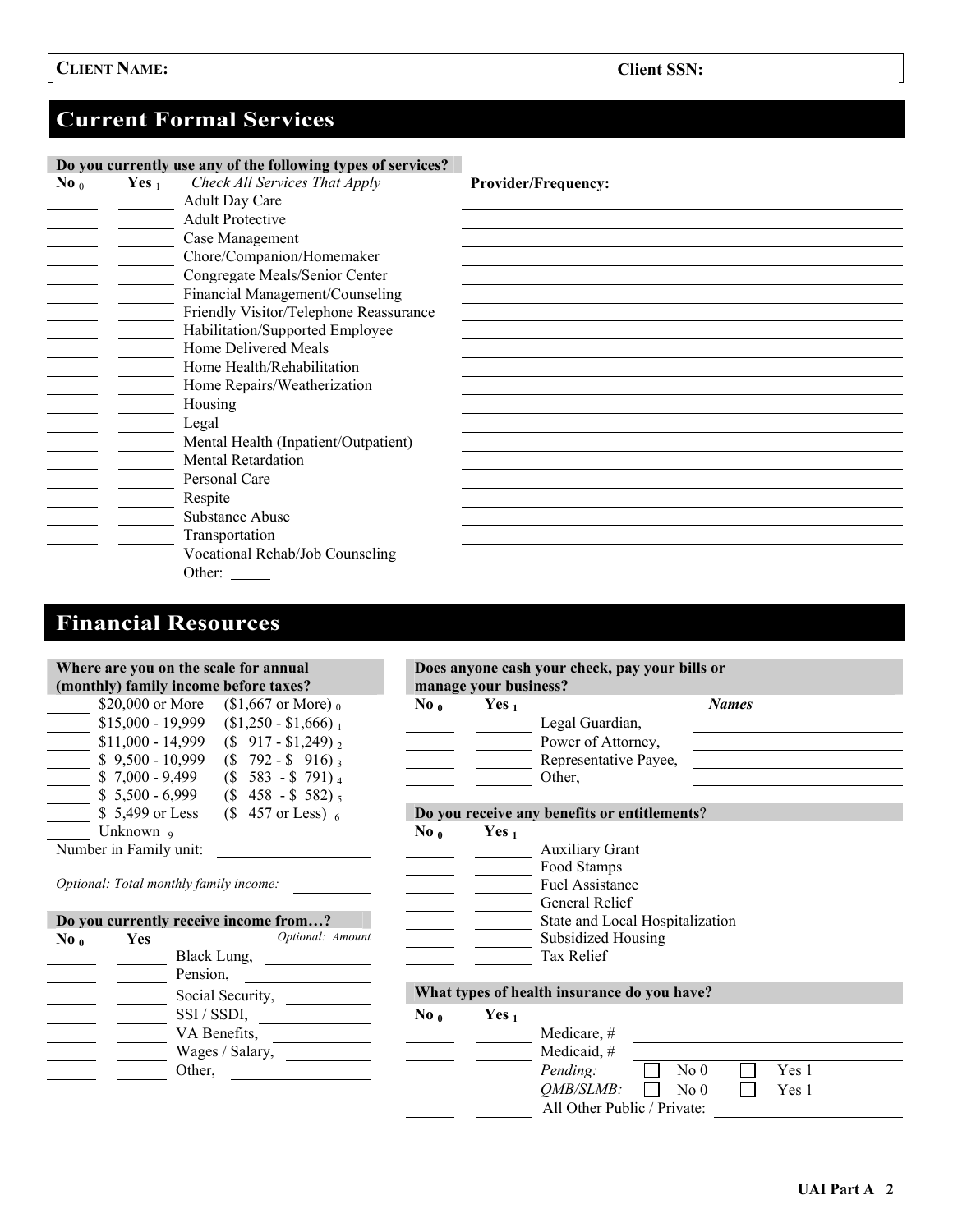# **Physical Environment**

**Where do you usually live? Does anyone live with you?** 

|                                           | Alone $_1$ | Spouse 2                           | Other $_3$ | <b>Names of Persons in Household</b> |                                           |
|-------------------------------------------|------------|------------------------------------|------------|--------------------------------------|-------------------------------------------|
| House: Own $_0$                           |            |                                    |            |                                      |                                           |
| House: Rent $_1$                          |            |                                    |            |                                      |                                           |
| House: Other <sub>2</sub>                 |            |                                    |            |                                      |                                           |
| Apartment <sub>3</sub>                    |            |                                    |            |                                      |                                           |
| Rented Room 4                             |            |                                    |            |                                      |                                           |
|                                           |            | <b>Name of Provider</b><br>(Place) |            | <b>Admission</b><br>Date             | <b>Provider Number</b><br>(If Applicable) |
| Adult Care Residence <sub>50</sub>        |            |                                    |            |                                      |                                           |
| Adult Foster <sub>60</sub>                |            |                                    |            |                                      |                                           |
| Nursing Facility $70$                     |            |                                    |            |                                      |                                           |
| Mental Health/<br>Retardation Facility 80 |            |                                    |            |                                      |                                           |
| Other <sub>90</sub>                       |            |                                    |            |                                      |                                           |

## **Where you usually live, are there any problems?**

| No $0$ | Yes $_1$ | Check All Problems That Apply                     | <b>Describe Problems:</b> |
|--------|----------|---------------------------------------------------|---------------------------|
|        |          | <b>Barriers</b> to Access                         |                           |
|        |          | <b>Electrical Hazards</b>                         |                           |
|        |          | Fire Hazards / No Smoke Alarm                     |                           |
|        |          | Insufficient Heat / Air Conditioning              |                           |
|        |          | Insufficient Hot Water / Water                    |                           |
|        |          | Lack of / Poor Toilet Facilities (Inside/Outside) |                           |
|        |          | Lack of / Defective Stove, Refrigerator, Freezer  |                           |
|        |          | Lack of / Defective Washer / Dryer                |                           |
|        |          | Lack of / Poor Bathing Facilities                 |                           |
|        |          | <b>Structural Problems</b>                        |                           |
|        |          | Telephone Not Accessible                          |                           |
|        |          | Unsafe Neighborhood                               |                           |
|        |          | Unsafe / Poor Lighting                            |                           |
|        |          | <b>Unsanitary Conditions</b>                      |                           |
|        |          | Other:                                            |                           |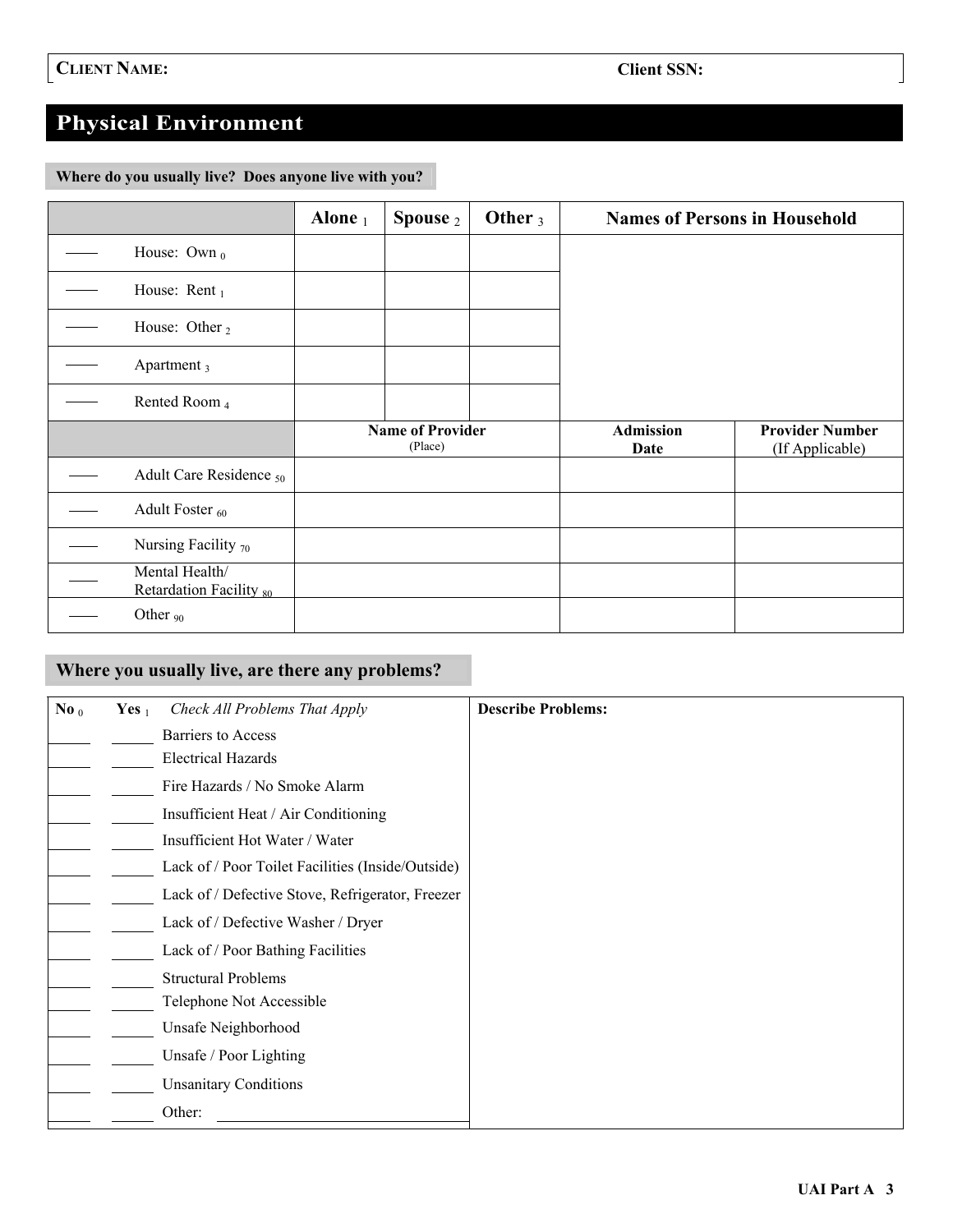# **CLIENT NAME:** CLIENT NAME:

| FUNCTIONAL STATUS (Check only one block for each level of functioning)<br><b>ADLS</b> |                  | <b>Needs</b><br>Help? | MH Only 10<br>Mechanical Help |                                                  | D<br>HH Only 2<br>Human Help |  | D.<br><b>MH &amp; HH 3</b> |                                  | D<br>Performed<br>by Others 40 |                        | $\mathbf{D}$<br><b>Is Not</b><br>Performed 50 |                 |
|---------------------------------------------------------------------------------------|------------------|-----------------------|-------------------------------|--------------------------------------------------|------------------------------|--|----------------------------|----------------------------------|--------------------------------|------------------------|-----------------------------------------------|-----------------|
|                                                                                       | $No$ 00          | Yes                   |                               | Supervision 1                                    | Physical<br>Assistance 2     |  | Supervision 1              | Physical<br>Assistance 2         |                                |                        |                                               |                 |
| Bathing                                                                               |                  |                       |                               |                                                  |                              |  |                            |                                  |                                |                        |                                               |                 |
| Dressing                                                                              |                  |                       |                               |                                                  |                              |  |                            |                                  |                                |                        |                                               |                 |
| Toileting                                                                             |                  |                       |                               |                                                  |                              |  |                            |                                  |                                |                        |                                               |                 |
| Transferring                                                                          |                  |                       |                               |                                                  |                              |  |                            |                                  |                                |                        |                                               |                 |
|                                                                                       |                  |                       |                               |                                                  |                              |  |                            |                                  | Spoon<br>Fed 1                 | Syringe/<br>Tube Fed 2 | Fed by<br>IV <sub>3</sub>                     |                 |
| Eating / Feeding                                                                      |                  |                       |                               |                                                  |                              |  |                            |                                  |                                |                        |                                               |                 |
| Continence                                                                            |                  | <b>Needs</b><br>Help? | Incontinent                   | <b>External Device/</b><br>Indwelling/<br>Ostomy |                              |  | D<br>Incontinent           | <b>External</b><br><b>Device</b> | D                              | Indwelling<br>Catheter | D                                             | D<br>Ostomy     |
|                                                                                       |                  |                       | Less than weekly 1            | Self care 2                                      |                              |  | Weekly or more 3           | Not self care 4                  |                                | Not self care 5        |                                               | Not self care 6 |
|                                                                                       | No <sub>00</sub> | Yes                   |                               |                                                  |                              |  |                            |                                  |                                |                        |                                               |                 |
| Bowel                                                                                 |                  |                       |                               |                                                  |                              |  |                            |                                  |                                |                        |                                               |                 |
| Bladder                                                                               |                  |                       |                               |                                                  |                              |  |                            |                                  |                                |                        |                                               |                 |

**Comments**:

| Ambulation    | Needs<br>Help?   |     |  |  |
|---------------|------------------|-----|--|--|
|               | No <sub>00</sub> | Yes |  |  |
| Walking       |                  |     |  |  |
| Wheeling      |                  |     |  |  |
| Stairclimbing |                  |     |  |  |
|               |                  |     |  |  |
| Mobility      |                  |     |  |  |

|           | <b>Needs</b><br>Help? |  | <b>MH Only</b> 10<br>Mechanical Help | D<br>HH Only 2<br>Human Help |                          | <b>MH &amp; HH 3</b> |                          | Performed<br>by Others 40 | D<br><b>Is Not</b><br>Performed 50 |
|-----------|-----------------------|--|--------------------------------------|------------------------------|--------------------------|----------------------|--------------------------|---------------------------|------------------------------------|
| $No_{00}$ | Yes                   |  |                                      | Supervision 1                | Physical<br>Assistance 2 | Supervision 1        | Physical<br>Assistance 2 |                           |                                    |
|           |                       |  |                                      |                              |                          |                      |                          |                           |                                    |
|           |                       |  |                                      |                              |                          |                      |                          |                           |                                    |
|           |                       |  |                                      |                              |                          |                      |                          |                           |                                    |
|           |                       |  |                                      |                              |                          |                      |                          | Confined<br>Moves About   | Confined<br>Does Not Move About    |
|           |                       |  |                                      |                              |                          |                      |                          |                           |                                    |
| $-1$      |                       |  |                                      |                              |                          |                      |                          |                           |                                    |

| <b>IADLS</b>       |                 | <b>Needs</b><br>Help? | Comments:                             |                                                         |
|--------------------|-----------------|-----------------------|---------------------------------------|---------------------------------------------------------|
|                    | No <sub>0</sub> | D<br>Yes $_1$         |                                       |                                                         |
| Meal Preparation   |                 |                       |                                       |                                                         |
| Housekeeping       |                 |                       |                                       |                                                         |
| Laundry            |                 |                       |                                       |                                                         |
| Money Management   |                 |                       |                                       |                                                         |
| Transportation     |                 |                       |                                       |                                                         |
| Shopping           |                 |                       | Dutcome: Is this a short assessment?  |                                                         |
| <b>Using Phone</b> |                 |                       | No, Continue with Section $\bullet$ 0 | Yes, Service Referrals 1<br>Yes, No Service Referrals 2 |
| Home Maintenance   |                 |                       | Screener:                             | Agency:                                                 |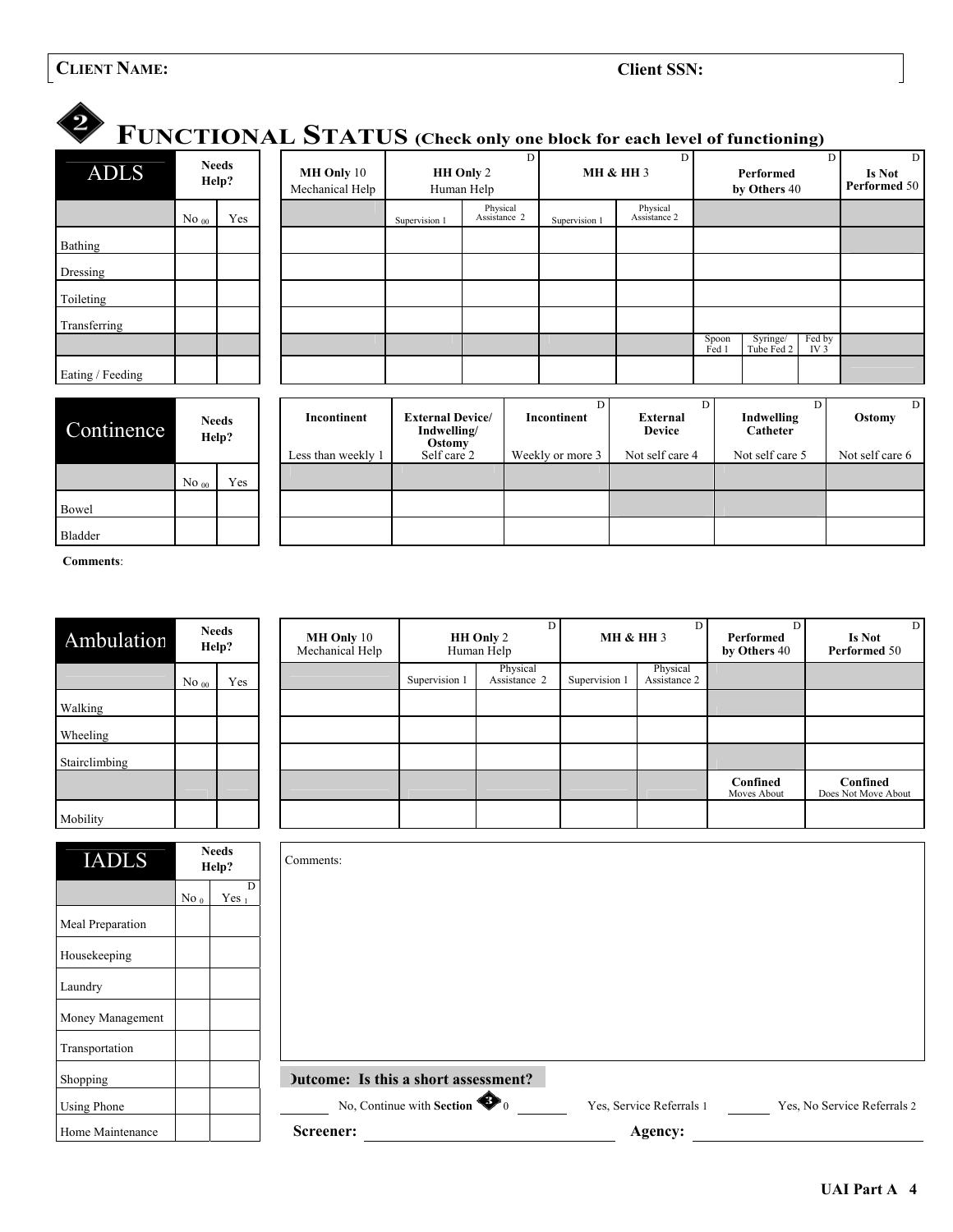3

# **PHYSICAL HEALTH ASSESSMENT**

## **Professional Visits/Medical Admissions**

| <b>Doctor's Name(s)</b><br>$(List$ all) | Phone | Date of Last Visit | <b>Reason for Last Visit</b> |
|-----------------------------------------|-------|--------------------|------------------------------|
|                                         |       |                    |                              |
|                                         |       |                    |                              |
|                                         |       |                    |                              |

**Admission: In the past 12 months have, you been admitted to a . . . for medical or rehabilitation reasons?** 

| No <sub>0</sub> | Yes, |                      | <b>Name of Place</b> | <b>Admit Date</b> | <b>Length of Stay/Reason</b> |
|-----------------|------|----------------------|----------------------|-------------------|------------------------------|
|                 |      | Hospital             |                      |                   |                              |
|                 |      | Nursing Facility     |                      |                   |                              |
|                 |      | Adult Care Residence |                      |                   |                              |

**Do you have any advance directives such as ...** (Who has it...Where is it...)?

No <sub>0</sub> Yes <sub>1</sub> *Location* 

Living Will,

Durable Power of Attorney for Health Care,

Other,

## **Diagnoses & Medication Profile**

**Do you have any current medical problems, or a known or suspected diagnosis of mental**  retardation or related conditions, such as . . . (Refer to the list of diagnoses)?

| <b>Current Diagnoses</b>                                                           |                                   | <b>Date of Onset</b>                                 |     | $\text{Lancer}(03)$<br>ardiovascular Problems'<br>Circulation (04)<br>Heart Trouble (05)<br>High Blood Pressure (06)<br>Other Cardiovascular Problems (07)<br><b>)ementia</b><br>Alzheimer's (08) |
|------------------------------------------------------------------------------------|-----------------------------------|------------------------------------------------------|-----|---------------------------------------------------------------------------------------------------------------------------------------------------------------------------------------------------|
|                                                                                    |                                   |                                                      |     | Non-Alzheimer's (09)<br><b>evelopmental Disabilities</b><br>Mental Retardation (10)                                                                                                               |
| <b>Enter Codes for 3 Major, Active Diagnoses:</b><br>None $_{00}$                  | DX1                               | DX <sub>2</sub>                                      | DX3 | <b>Related Conditions</b><br>Autism $(11)$<br>Cerebral Palsy (12)                                                                                                                                 |
| <b>Current Medications</b><br>Dose, Frequency, Route<br>(Include Over-the-Counter) |                                   | <b>Reason(s) Prescribed</b>                          |     | Epilepsy $(13)$<br>Friedreich's Ataxia (14)<br>Multiple Sclerosis (15)<br>Muscular Dystrophy (16)                                                                                                 |
|                                                                                    |                                   |                                                      |     | Spina Bifida (17)<br>ligestive/Liver/Gall Bladder (18)                                                                                                                                            |
| $\overline{2}$ .                                                                   |                                   |                                                      |     | ndocrine (Gland) Problems                                                                                                                                                                         |
| $\frac{3}{4}$                                                                      |                                   |                                                      |     | Diabetes (19)<br>Other Endocrine Problems (20)                                                                                                                                                    |
|                                                                                    |                                   |                                                      |     | ye Disorders (21)<br>mmune System Disorders (22)                                                                                                                                                  |
| $\overline{5}$ .                                                                   |                                   |                                                      |     | <b>Iuscular/Skeletal</b>                                                                                                                                                                          |
| 6.                                                                                 |                                   |                                                      |     | Arthritis/Rheumatoid Arthritis (23)<br>Osteoporosis (24)                                                                                                                                          |
| $\overline{7}$ .                                                                   |                                   |                                                      |     | Other Muscular/Skeletal Problems (25)                                                                                                                                                             |
| 8.                                                                                 |                                   |                                                      |     | eurological Problems<br>Brain Trauma/Injury (26)                                                                                                                                                  |
| $\overline{9}$ .                                                                   |                                   |                                                      |     | Spinal Cord Injury (27)<br>Stroke $(28)$                                                                                                                                                          |
| 10.                                                                                |                                   |                                                      |     | Other Neurological Problems (29)                                                                                                                                                                  |
| <b>Total No. of Medications:</b><br>(If 0, skip to Sensory Function)               |                                   | <b>Total No. of Tranquilizer/Psychotropic Drugs:</b> |     | svchiatric Problems<br>Anxiety Disorder (30)                                                                                                                                                      |
| Do you have any problems with medicine(s)?                                         | How do you take your medications? |                                                      |     | Bipolar (31)<br>Major Depression (32)                                                                                                                                                             |
| Yes $_1$<br>No <sub>0</sub>                                                        | Without assistance 0              |                                                      |     | Personality Disorder (33)                                                                                                                                                                         |
| Adverse reactions / allergies                                                      |                                   | Administered / monitored by lay person 1             |     | Schizophrenia (34)<br>Other Psychiatric Problems (35)                                                                                                                                             |
| Cost of medication                                                                 |                                   | Administered / monitored by professional             |     | <b>lespiratory Problems</b><br>Black Lung (36)                                                                                                                                                    |
| Getting to the pharmacy                                                            | nursing staff 2                   |                                                      |     | COPD (37)                                                                                                                                                                                         |
|                                                                                    |                                   |                                                      |     | Pneumonia (38)<br>Other Respiratory Problems (39)                                                                                                                                                 |
| Taking them as instructed / prescribed                                             | Describe help:                    |                                                      |     | <b>Trinary/Reproductive Problems</b><br>Renal Failure (40)                                                                                                                                        |
| Understanding directions / schedule                                                | Name of helper:                   |                                                      |     | Other Urinary/Reproductive Problems (4)<br><b>II Other Problems (42)</b>                                                                                                                          |

**Diagnoses:** 

**Alcoholism/Substance Abuse** (01) **Blood-Related Problems** (02)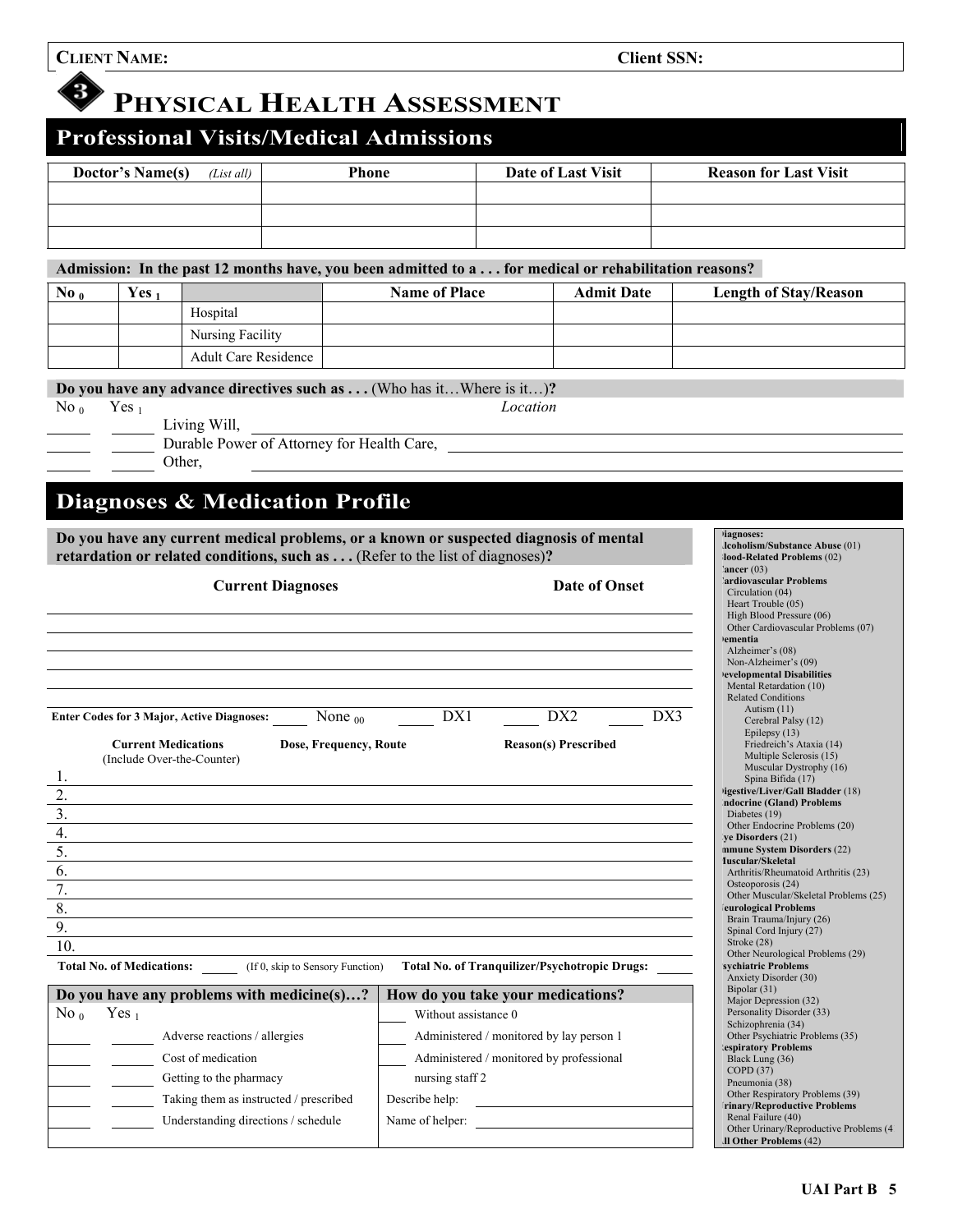| How is your vision, hearing, and speech? |                   |                                                       |                      |                    |                   |  |  |
|------------------------------------------|-------------------|-------------------------------------------------------|----------------------|--------------------|-------------------|--|--|
|                                          | No Impairment $0$ | Impairment<br>Record Date of Onset/Type of Impairment |                      | Complete Loss $_3$ | Date of Last Exam |  |  |
|                                          |                   | Compensation $_1$                                     | No Compensation $_2$ |                    |                   |  |  |
| Vision                                   |                   |                                                       |                      |                    |                   |  |  |
| Hearing                                  |                   |                                                       |                      |                    |                   |  |  |
| Speech                                   |                   |                                                       |                      |                    |                   |  |  |

## **Physical Status**

### **Joint Motion: How is your ability to move your arms, fingers and legs?**

Within normal limits or instability corrected  $<sub>0</sub>$ </sub>

Limited motion  $<sub>1</sub>$ </sub>

Instability uncorrected or immobile  $_2$ 

**Have you ever broken or dislocated any bones . . . Ever had an amputation or lost any limbs . . . Lost voluntary movement of any part of your body?** 

| <b>Fractures/Dislocations</b>  | <b>Missing Limbs</b>           | <b>Paralysis/Paresis</b>       |
|--------------------------------|--------------------------------|--------------------------------|
| None 000                       | None $000$                     | None 000                       |
| Hip Fracture 1                 | Finger(s)/Toe(s) $1$           | Partial 1                      |
| Other Broken Bone(s) 2         | Arm(s) 2                       | Total 2                        |
| Dislocation(s) $3$             | $Leg(s)$ 3                     | Describe:                      |
| Combination 4                  | Combination 4                  |                                |
| <b>Previous Rehab Program?</b> | <b>Previous Rehab Program?</b> | <b>Previous Rehab Program?</b> |
| No/Not Completed 1             | No/Not Completed 1             | No/Not Completed 1             |
| Yes 2                          | Yes 2                          | Yes 2                          |
| Date of Fracture/Dislocation?  | Date of Amputation?            | <b>Onset of Paralysis?</b>     |
| Year or Less 1                 | 1 Year or Less 1               | 1 Year or Less 1               |
| More than 1 Year 2             | More than 1 Year 2             | More than 1 Year 2             |

# **Nutrition**

| Height: | Weight:                                             |        | <b>Recent Weight Gain/Loss:</b> |                  | $\bf{No}$ <sub>0</sub>                             | Yes $_1$ |
|---------|-----------------------------------------------------|--------|---------------------------------|------------------|----------------------------------------------------|----------|
|         | (inches)                                            | (lbs.) |                                 | Describe:        |                                                    |          |
|         | Are you on any special diet(s) for medical reasons? |        |                                 |                  | Do you have any problems that make it hard to eat? |          |
| None 0  |                                                     |        | $\mathrm{No}$ <sub>0</sub>      | Yes <sub>1</sub> |                                                    |          |
|         | Low Fat / Cholesterol 1                             |        |                                 |                  | Food Allergies                                     |          |
|         | No / Low Salt 2                                     |        |                                 |                  | Inadequate Food / Fluid Intake                     |          |
|         | No / Low Sugar 3                                    |        |                                 |                  | Nausea / Vomiting / Diarrhea                       |          |
|         | Combination / Other 4                               |        |                                 |                  | Problems Eating Certain Foods                      |          |
|         |                                                     |        |                                 |                  | Problems Following Special Diets                   |          |
|         | Do you take dietary supplements?                    |        |                                 |                  | Problems Swallowing                                |          |
| None 0  |                                                     |        |                                 |                  | <b>Taste Problems</b>                              |          |
|         | Occasionally 1                                      |        |                                 |                  | Tooth or Mouth Problems                            |          |
|         | Daily, Not Primary Source 2                         |        |                                 |                  | Other:                                             |          |
|         | Daily, Primary Source 3                             |        |                                 |                  |                                                    |          |
|         | Daily, Sole Source 4                                |        |                                 |                  |                                                    |          |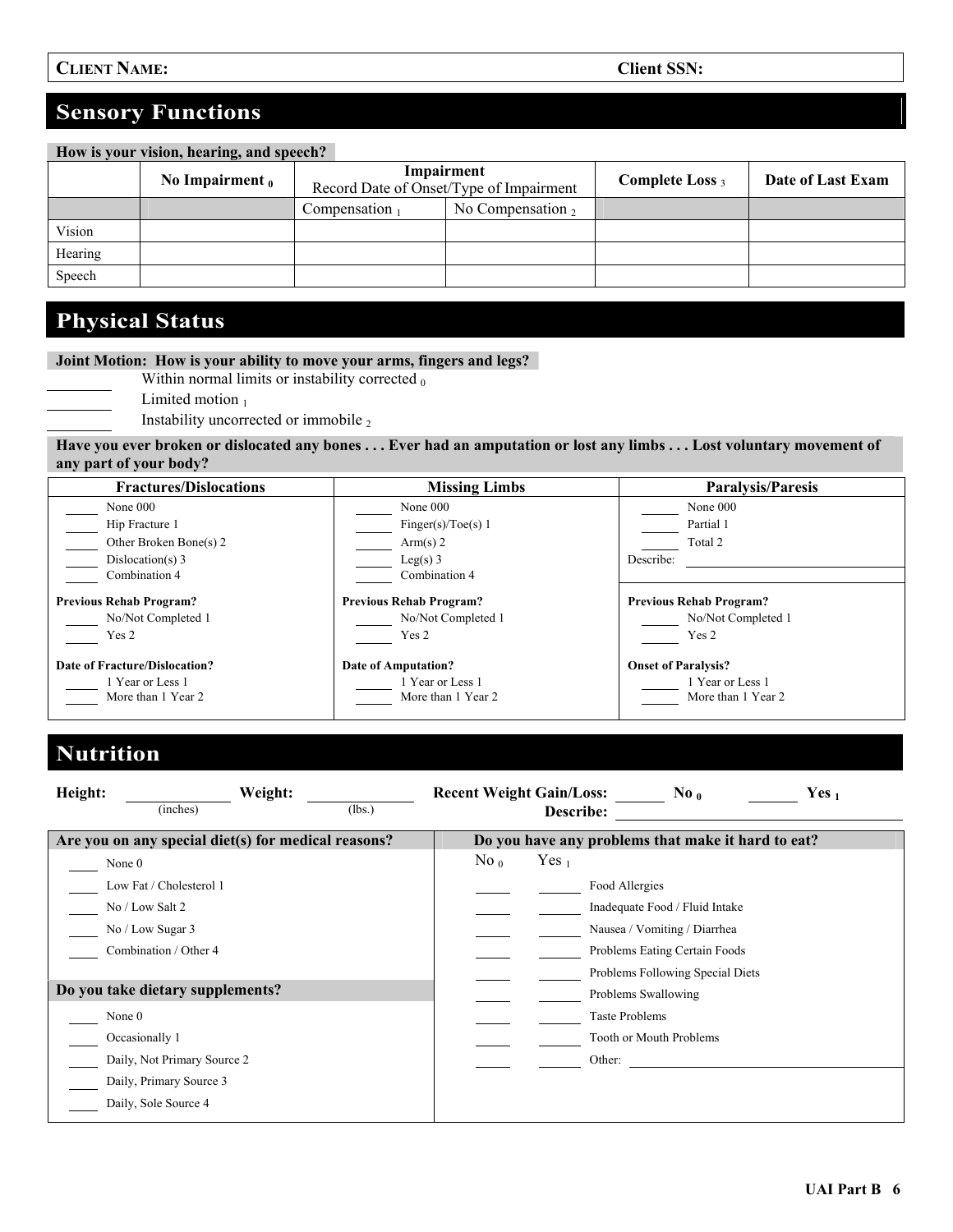## **Current Medical Services**

| Rehabilitation Therapies: Do you get any therapy<br>prescribed by a doctor, such as ? |                       |                              |         |                  | Special Medical Procedures: Do you receive any special<br>nursing care, such as ? |
|---------------------------------------------------------------------------------------|-----------------------|------------------------------|---------|------------------|-----------------------------------------------------------------------------------|
| $\mathrm{No}$ <sub>0</sub>                                                            | Yes <sub>1</sub>      | Frequency                    | No $_0$ | Yes <sub>1</sub> | Site, Type, Frequency                                                             |
|                                                                                       |                       | Occupational                 |         |                  | Bowel/Bladder Training                                                            |
|                                                                                       |                       | Physical                     |         |                  | Dialysis                                                                          |
|                                                                                       |                       | Reality/Remotivation         |         |                  | Dressing/Wound Care                                                               |
|                                                                                       |                       | Respiratory                  |         |                  | Eyecare                                                                           |
|                                                                                       |                       | Speech                       |         |                  | Glucose/Blood Sugar                                                               |
|                                                                                       |                       | Other                        |         |                  | Infections/IV Therapy                                                             |
|                                                                                       |                       |                              |         |                  | Oxygen                                                                            |
|                                                                                       |                       | Do you have pressure ulcers? |         |                  | Radiation/Chemotherapy                                                            |
|                                                                                       | None $0$              | Location/Size                |         |                  | Restraints (Physical/Chemical)                                                    |
|                                                                                       | Stage I 1             |                              |         |                  | <b>ROM Exercise</b>                                                               |
|                                                                                       | Stage II <sub>2</sub> |                              |         |                  | Trach Care/Suctioning                                                             |
|                                                                                       | Stage III 3           |                              |         |                  | Ventilator                                                                        |
|                                                                                       | Stage IV <sub>4</sub> |                              |         |                  | Other:                                                                            |

## **Medical/Nursing Needs**

*Based on client's overall condition, assessor should evaluate medical and/or nursing needs.* 

Are there ongoing medical/nursing needs? No <sub>0</sub> No <sub>0</sub> Yes <sub>1</sub>

(Signature/Title)

#### **If yes, describe ongoing medical/nursing needs:**

- 1. Evidence of medical instability.
- 2. Need for observation/assessment to prevent destabilization.
- 3. Complexity created by multiple medical conditions.
- 4. Why client's condition requires a physician, RN, or trained nurse's aide to oversee care on a daily basis.

**Comments:**

*Optional:* Physician's Signature: Date: Date:

Others: Date: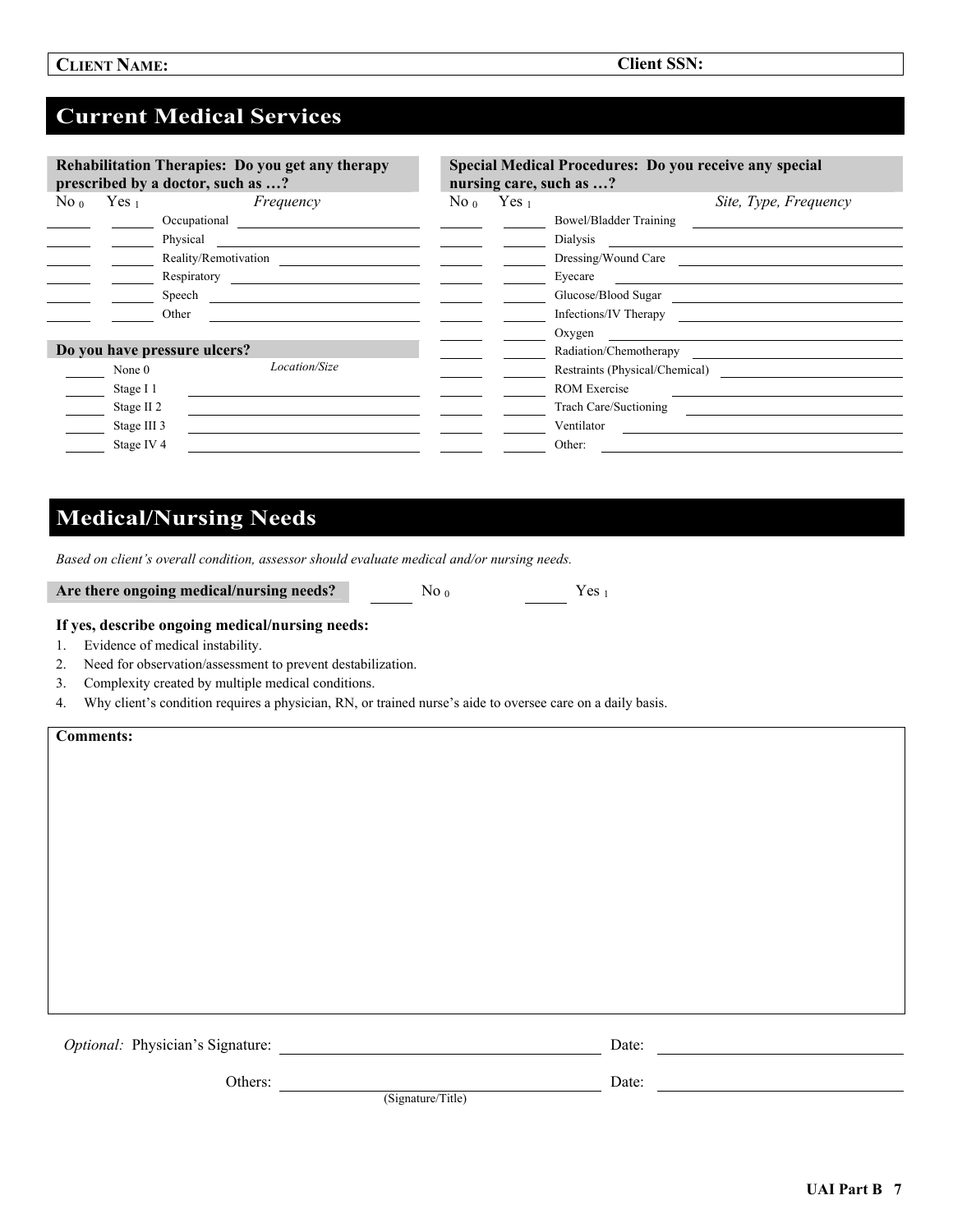# **PSYCHO-SOCIAL ASSESSMENT**

# **Cognitive Function**

|                                     | <b>Orientation</b> (Note: Information in italics is optional and can be used to give a MMSE Score in the box to the right.)                                                                                                                                                                                                                                                                            | <b>Optional: MMSE Score</b>                                   |
|-------------------------------------|--------------------------------------------------------------------------------------------------------------------------------------------------------------------------------------------------------------------------------------------------------------------------------------------------------------------------------------------------------------------------------------------------------|---------------------------------------------------------------|
| Person:                             | Please tell me your full name (so that I can make sure our record is correct).                                                                                                                                                                                                                                                                                                                         |                                                               |
| Place:                              | Where are we now (state, country, town, street/route number, street name/box number)?                                                                                                                                                                                                                                                                                                                  |                                                               |
|                                     | Give the client 1 point for each correct response.                                                                                                                                                                                                                                                                                                                                                     | (5)                                                           |
| Time:                               | Would you tell me the date today (year, season, date, day, month)?                                                                                                                                                                                                                                                                                                                                     |                                                               |
| Oriented 0                          | Spheres affected:                                                                                                                                                                                                                                                                                                                                                                                      | (5)                                                           |
|                                     | Disoriented - Some spheres, some of the time 1                                                                                                                                                                                                                                                                                                                                                         |                                                               |
|                                     | Disoriented – Some spheres, all the time 2                                                                                                                                                                                                                                                                                                                                                             |                                                               |
| $\frac{1}{\sqrt{1-\frac{1}{2}}}$    | Disoriented – All spheres, some of the time 3                                                                                                                                                                                                                                                                                                                                                          |                                                               |
|                                     | Disoriented – All spheres, all of the time 4                                                                                                                                                                                                                                                                                                                                                           |                                                               |
| Comatose 5                          |                                                                                                                                                                                                                                                                                                                                                                                                        |                                                               |
|                                     | Recall/Memory/Judgment                                                                                                                                                                                                                                                                                                                                                                                 |                                                               |
| <b>Recall:</b>                      | I am going to say three words, and I want you to repeat them after I am done<br>(House, Bus, Dog). $\bullet$ Ask the client to repeat them. Give the client 1 point<br>for each correct response on the first trial. $\bullet$ Repeat up to 6 trials until client<br>can name all 3 words. Tell the client to hold them in his mind because you<br>will ask him again in a minute or so what they are. | (3)                                                           |
| Attention/<br><b>Concentration:</b> | Spell the word "WORLD". Then ask the client to spell it backwards.<br>Give 1 point for each correctly placed letter (DLROW).                                                                                                                                                                                                                                                                           | (5)                                                           |
| <b>Short-Term:</b>                  | Ask the client to recall the 3 words he was to remember.                                                                                                                                                                                                                                                                                                                                               | <b>Total:</b>                                                 |
| Long-Term:                          | When were you born (What is your date of birth)?                                                                                                                                                                                                                                                                                                                                                       |                                                               |
| Judgment:                           | If you needed help at night, what would you do?                                                                                                                                                                                                                                                                                                                                                        |                                                               |
| Yes $_1$<br>$\bf{No}$ <sub>0</sub>  | Short-Term Memory Loss?<br>Long-Term Memory Loss?<br>Judgment Problems?                                                                                                                                                                                                                                                                                                                                | Note: Score of 14<br>or below implies<br>cognitive impairment |

## **Behavior Pattern**

**Does the client ever wander without purpose** (trespass, get lost, go into traffic, etc.) **or become agitated and abusive?** 

| Does the enemy of a municipal particle participals, for lost, for the traine, etc.) or become agruited and abasive. |                                                 |  |  |  |  |  |  |
|---------------------------------------------------------------------------------------------------------------------|-------------------------------------------------|--|--|--|--|--|--|
| Appropriate 0                                                                                                       |                                                 |  |  |  |  |  |  |
| Wandering / Passive - Less than weekly 1                                                                            |                                                 |  |  |  |  |  |  |
| Wandering / Passive – Weekly or more 2                                                                              |                                                 |  |  |  |  |  |  |
| Abusive / Aggressive / Disruptive – Less than weekly 3                                                              |                                                 |  |  |  |  |  |  |
| Abusive / Aggressive / Disruptive – Weekly or more 4                                                                |                                                 |  |  |  |  |  |  |
| Comatose 5                                                                                                          |                                                 |  |  |  |  |  |  |
| Type of inappropriate behavior:<br>Source of Information:                                                           |                                                 |  |  |  |  |  |  |
|                                                                                                                     |                                                 |  |  |  |  |  |  |
|                                                                                                                     |                                                 |  |  |  |  |  |  |
| <b>Life Stressors</b>                                                                                               |                                                 |  |  |  |  |  |  |
|                                                                                                                     |                                                 |  |  |  |  |  |  |
| Are there any stressful events that currently affect your life, such as ?                                           |                                                 |  |  |  |  |  |  |
| Yes <sub>1</sub><br>$\mathrm{No}$ <sub>0</sub><br>Yes <sub>1</sub><br>No $_0$                                       | Yes <sub>1</sub><br>No <sub>0</sub>             |  |  |  |  |  |  |
| Change in work/employment                                                                                           | Financial problems<br>Victim of a crime         |  |  |  |  |  |  |
| Death of someone close                                                                                              | Major illness - family/friend<br>Failing health |  |  |  |  |  |  |
| Family conflict                                                                                                     | Recent move/relocation<br>Other:                |  |  |  |  |  |  |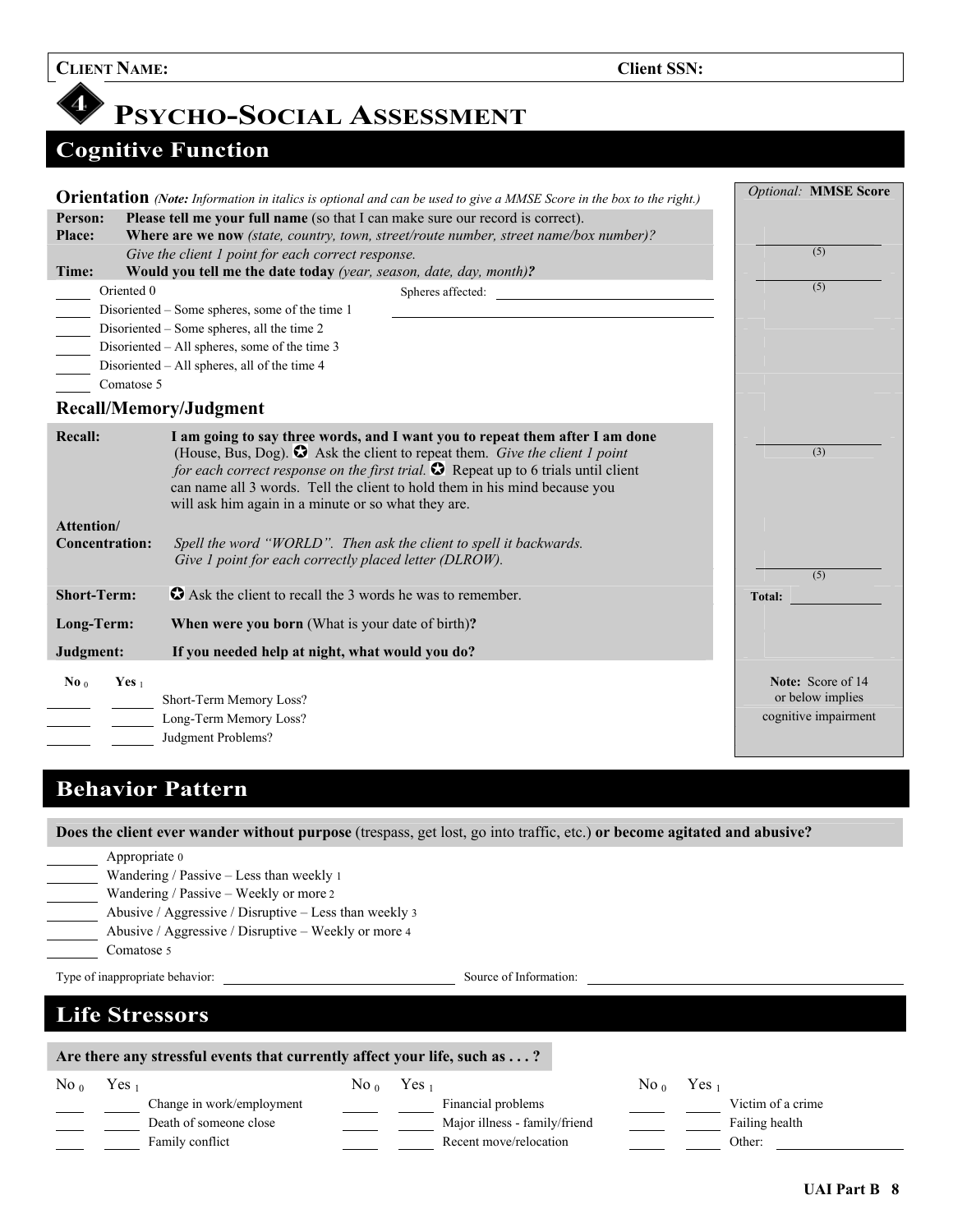### **CLIENT NAME: CLIENT NAME: Client SSN:**

| <b>Emotional Status</b>                                                                                                                            |                       |                     |           |                          |                       |
|----------------------------------------------------------------------------------------------------------------------------------------------------|-----------------------|---------------------|-----------|--------------------------|-----------------------|
| In the past month, how often did you ?                                                                                                             | Rarely/<br>Never $_0$ | Some of<br>the Time | Often $2$ | Most of<br>the Time $_3$ | Unable to<br>Assess 9 |
| Feel anxious or worry constantly about things?                                                                                                     |                       |                     |           |                          |                       |
| Feel irritable, have crying spells or get upset over little things?                                                                                |                       |                     |           |                          |                       |
| Feel alone and that you don't have anyone to talk to?                                                                                              |                       |                     |           |                          |                       |
| Feel like you didn't want to be around other people?                                                                                               |                       |                     |           |                          |                       |
| Feel afraid that something bad was going to happen to you<br>and/or feel that others were trying to take things from you<br>or trying to harm you? |                       |                     |           |                          |                       |
| Feel sad or hopeless?                                                                                                                              |                       |                     |           |                          |                       |
| Feel that life is not worth living  or think of taking your life?                                                                                  |                       |                     |           |                          |                       |
| See or hear things that other people did not see or hear?                                                                                          |                       |                     |           |                          |                       |
| Believe that you have special powers that others do not have?                                                                                      |                       |                     |           |                          |                       |
| Have problems falling or staying asleep?                                                                                                           |                       |                     |           |                          |                       |
| Have problems with your appetite  that is, eat too much or<br>too little?                                                                          |                       |                     |           |                          |                       |

#### **Comments:**

# **Social Status**

|                   |                     | Are there some things that you do that you especially enjoy? |                                                                                                                        |                            |
|-------------------|---------------------|--------------------------------------------------------------|------------------------------------------------------------------------------------------------------------------------|----------------------------|
| $\mathrm{No}_{0}$ | Yes $_1$            |                                                              |                                                                                                                        | Describe                   |
|                   |                     | Solitary Activities,                                         |                                                                                                                        |                            |
|                   |                     | With Friends / Family,                                       | <u> 1980 - Johann Stoff, deutscher Stoffen und der Stoffen und der Stoffen und der Stoffen und der Stoffen und der</u> |                            |
|                   |                     | With Groups / Clubs,                                         |                                                                                                                        |                            |
|                   |                     | Religious Activities,                                        |                                                                                                                        |                            |
|                   |                     |                                                              | How often do you talk with your children family or friends either during a visit or over the phone?                    |                            |
| <b>Children</b>   |                     |                                                              | <b>Other Family</b>                                                                                                    | <b>Friends / Neighbors</b> |
|                   | No Children 0       |                                                              | No Other Family 0                                                                                                      | No Friends/Neighbors 0     |
|                   | Daily 1             |                                                              | Daily 1                                                                                                                | Daily 1                    |
|                   | Weekly 2            |                                                              | Weekly 2                                                                                                               | Weekly 2                   |
|                   | Monthly 3           |                                                              | Monthly 3                                                                                                              | Monthly 3                  |
|                   | Less than Monthly 4 |                                                              | Less than Monthly 4                                                                                                    | Less than Monthly 4        |
|                   | Never 5             |                                                              | Never 5                                                                                                                | Never 5                    |
|                   |                     |                                                              | Are you satisfied with how often you see or hear from your children, other family and/or friends?                      |                            |
|                   | No <sub>0</sub>     | Yes 1                                                        |                                                                                                                        |                            |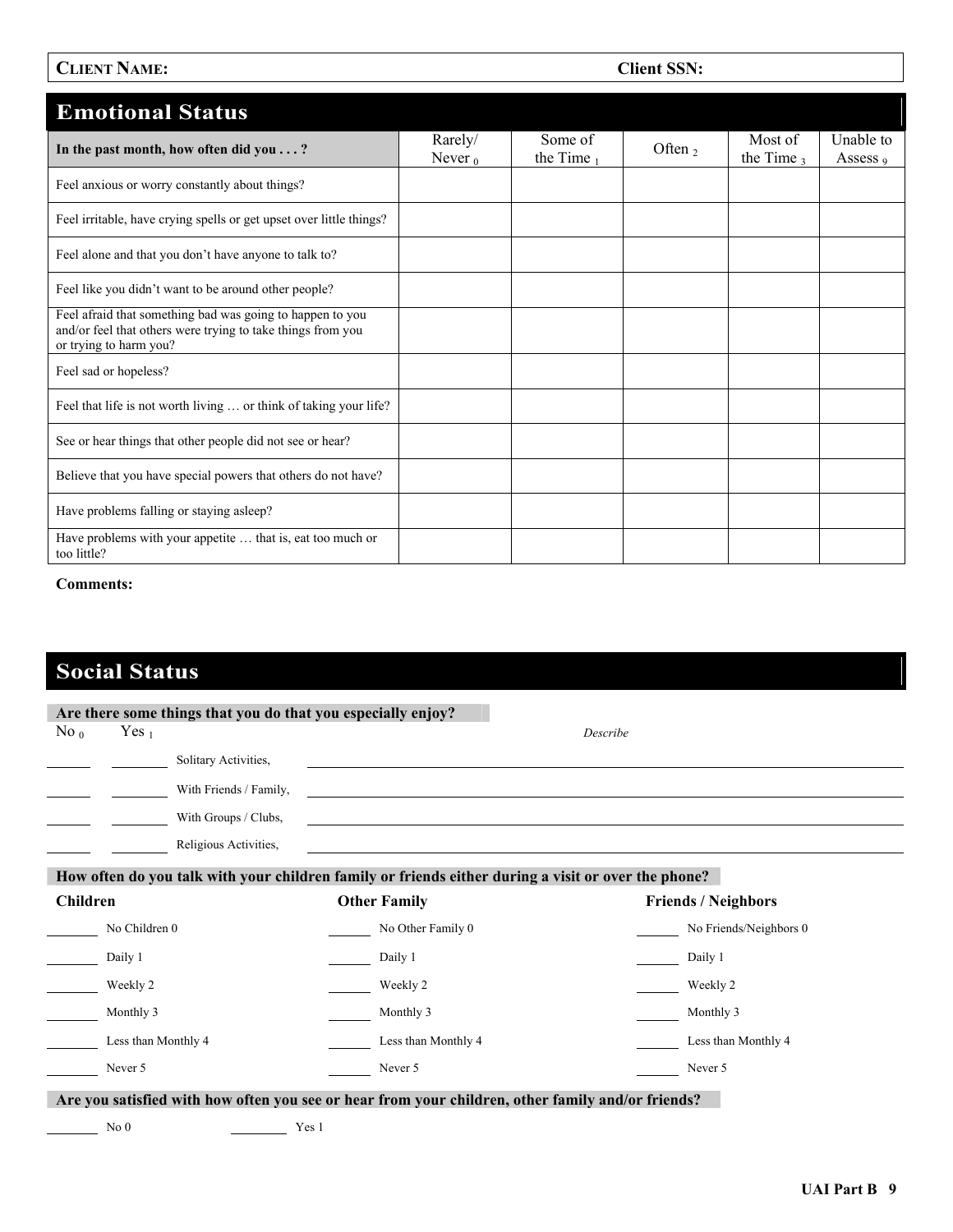## **Hospitalization/Alcohol – Drug Use**

**Have you been hospitalized or received inpatient/outpatient treatment in the last 2 years for nerves, emotional/mental health, alcohol or substance abuse problems?** 

No  $_0$  Yes  $_1$ 

| <b>Name of Place</b>                         | <b>Admit Date</b> | <b>Length of Stay/Reason</b>                          |
|----------------------------------------------|-------------------|-------------------------------------------------------|
|                                              |                   |                                                       |
|                                              |                   |                                                       |
| Do (did) you ever drink alcoholic beverages? | substances?       | Do (did) you ever use non-prescription, mood altering |
| Never $0$                                    |                   | Never $0$                                             |
| At one time, but no longer 1                 |                   | At one time, but no longer 1                          |
| Currently 2                                  |                   | Currently 2                                           |

*If the client has never used alcohol or other non-prescription, mood altering substances, skip to the tobacco question.* 

How much: How much: How much: How much: How much: How much: How much: How much: How much: How much: How much:  $\frac{1}{2}$ How often: How often:

| Have you, or someone close to you, ever<br>been concerned about your use of<br>alcohol/other mood altering substances? | Do (did) you ever use alcohol/other<br>mood-altering substances with                                                               | Do (did) you ever use alcohol/other<br>mood-altering substances to help you                                                                                 |  |  |
|------------------------------------------------------------------------------------------------------------------------|------------------------------------------------------------------------------------------------------------------------------------|-------------------------------------------------------------------------------------------------------------------------------------------------------------|--|--|
| No <sub>0</sub><br>Yes <sub>1</sub><br><b>Describe concerns:</b>                                                       | $\mathrm{No}_{0}$<br>Yes <sub>1</sub><br>Prescription drugs?<br>OTC medicine?<br>Other substances?<br>Describe what and how often: | $\mathrm{No}_{0}$<br>Yes <sub>1</sub><br>Sleep?<br>Relax?<br>Get more energy?<br>Relieve worries?<br>Relieve physical pain?<br>Describe what and how often: |  |  |

#### **Do (did) you ever smoke or use tobacco products?**

Never 0

At one time, but no longer 1

Currently 2

How much:

How often:

**Is there anything we have not talked about that you would like to discuss?**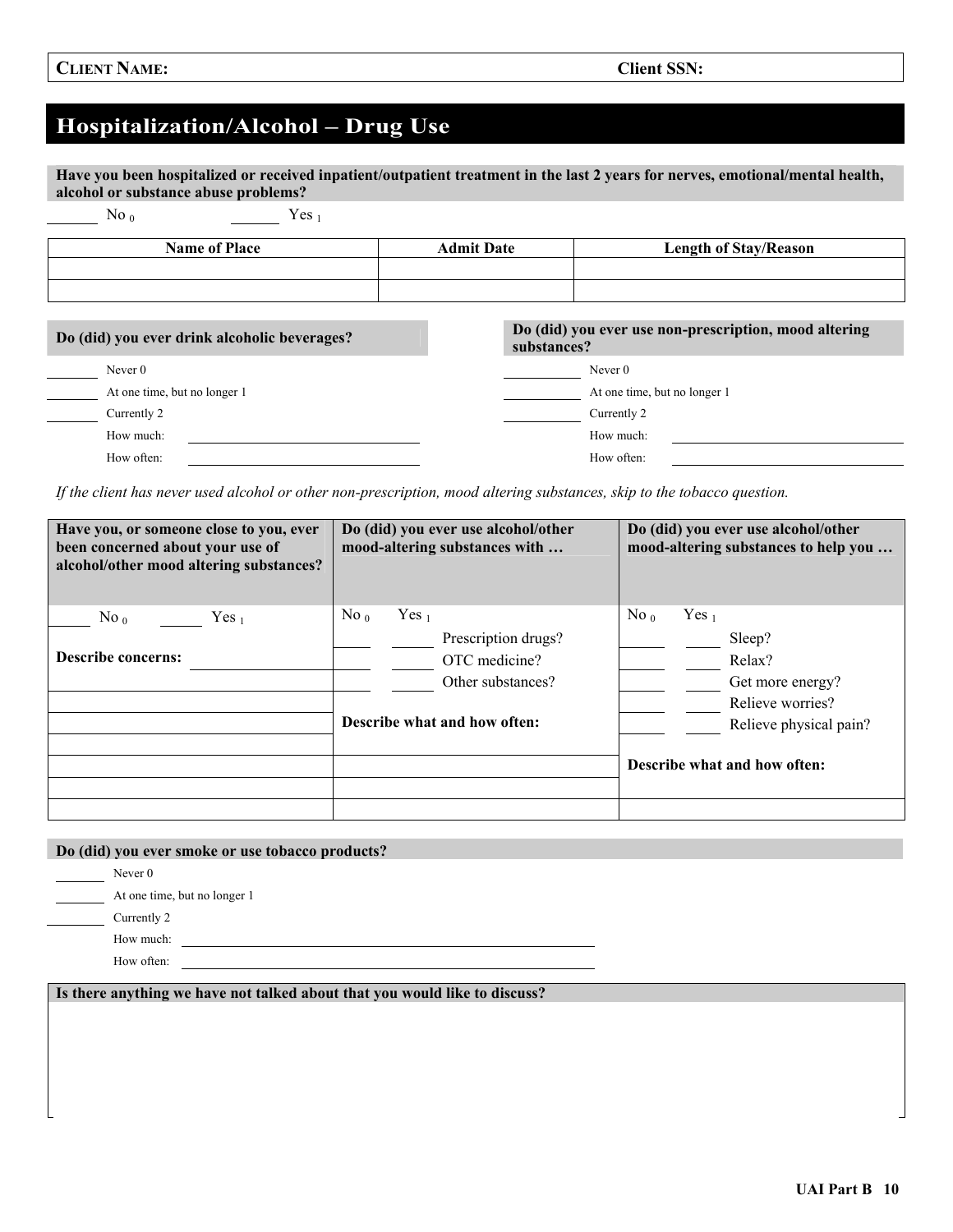#### **CLIENT NAME: CLIENT NAME: CLIENT**

#### 5 **ASSESSMENT SUMMARY**

*Indicators of Adult Abuse and Neglect: While completing the assessment, if you suspect abuse, neglect or exploitation, you are required by Virginia law, Section 63.1-55.3, to report this to the local Department of Social Services, Adult Protective Services.* 

| <b>Caregiver Assessment</b>                                                                      |  |  |  |  |  |
|--------------------------------------------------------------------------------------------------|--|--|--|--|--|
| Does the client have an informal caregiver?                                                      |  |  |  |  |  |
| <b>No</b> <sub>0</sub> (Skip to Section on Preferences)<br>Yes $_1$                              |  |  |  |  |  |
| Where does the caregiver live?                                                                   |  |  |  |  |  |
| With client 0<br>Separate residence, close proximity 1<br>Separate residence, over 1 hour away 2 |  |  |  |  |  |
| Is the caregiver's help                                                                          |  |  |  |  |  |
| Adequate to meet the client's needs? 0<br>Not adequate to meet the client's needs? 1             |  |  |  |  |  |
| Has providing care to client become a burden for the caregiver?                                  |  |  |  |  |  |
| Not at all 0                                                                                     |  |  |  |  |  |
| Somewhat 1<br>Very much 2                                                                        |  |  |  |  |  |
| Describe any problems with continued caregiving:                                                 |  |  |  |  |  |
|                                                                                                  |  |  |  |  |  |
|                                                                                                  |  |  |  |  |  |
|                                                                                                  |  |  |  |  |  |
|                                                                                                  |  |  |  |  |  |
|                                                                                                  |  |  |  |  |  |
|                                                                                                  |  |  |  |  |  |
|                                                                                                  |  |  |  |  |  |

## **Preferences**

 $\overline{\phantom{a}}$ 

**Client's preference for receiving needed care:** 

**Family/Representative's preference for client's care:** 

**Physician's comments** (if applicable)**:**